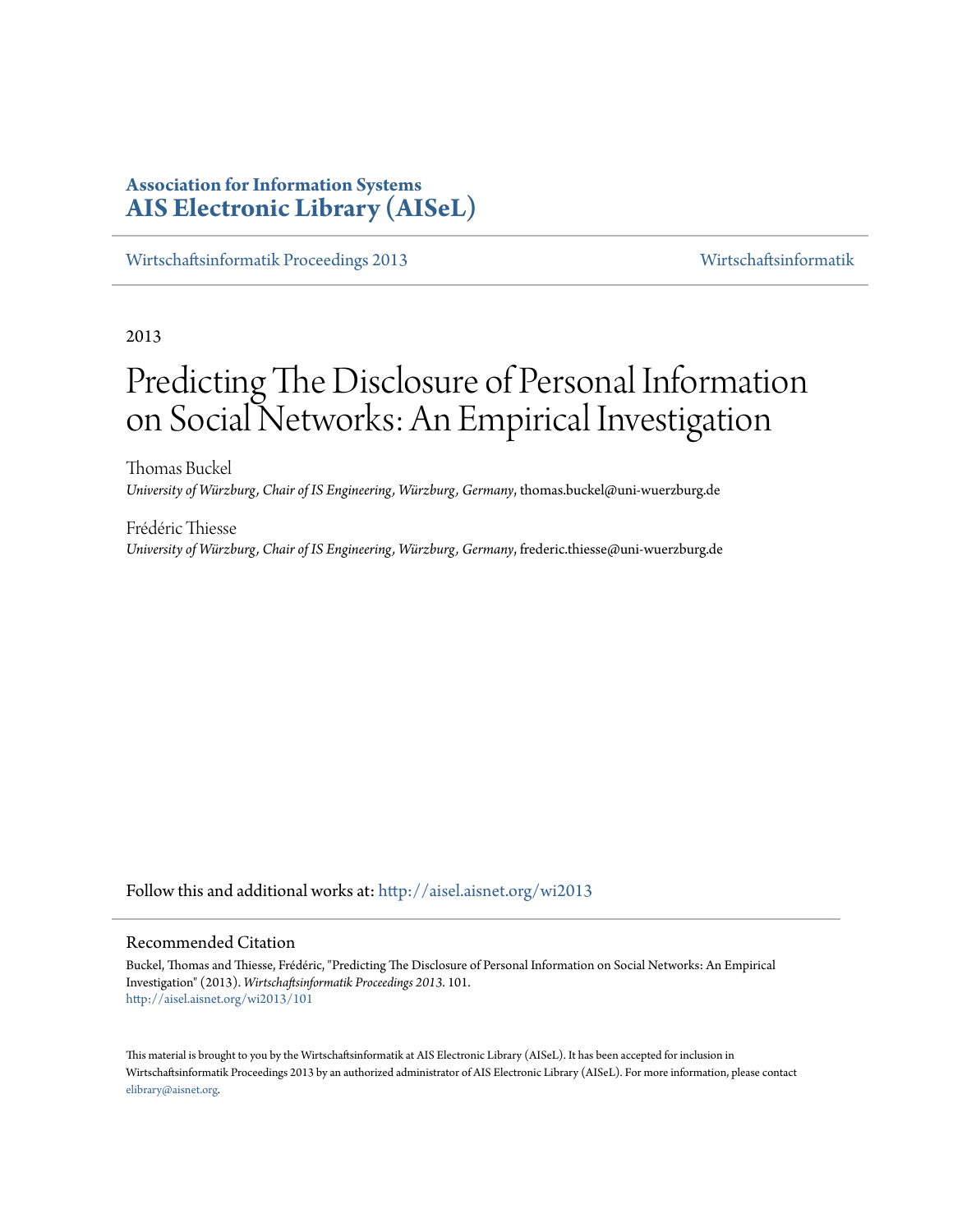# **Predicting The Disclosure of Personal Information on Social Networks: An Empirical Investigation**

Thomas Buckel and Frédéric Thiesse

University of Würzburg, Chair of IS Engineering, Würzburg, Germany {thomas.buckel,frederic.thiesse}@uni-wuerzburg.de

**Abstract.** The present study considers factors that motivate users of social networks to publish different types of privacy-related information to friends or even the public. In contrast to prior research, we do not limit our research scope to an individual's decision-making process (i.e., the formation of behavioral intentions) but also include actual behavior as observed among a group of real Facebook users. Our objective is to test to what extent existing theory is not only capable of explaining self-disclosure decisions but also to predict subsequent behavior. We test our model using a combination of structural equation modeling and logistic regression with questionnaire data and data collected from the Facebook platform. Our results indicate that the way self-disclosure was operationalized in prior research shows low predictive power, especially when compared to predictions based on simple questions regarding an individual's sensitivity to the disclosure of personal information.

**Keywords:** Social networks, privacy, self-disclosure, risk perception

#### **1 Introduction**

With more than 800 million active users, Facebook is the largest and most popular social network worldwide. More than 50 percent of its members log into the network every day in their personal profile; even the least active users interact at least once per month with the website. Around 100 billion interpersonal relations are currently maintained and more than 250 million photos are uploaded onto Facebook servers per day. Not least, the enormous success the company established is also reflected by its IPO in the range of US\$ 100 billion, which poses a new record in the history of Internet-based companies [14], [36].

However, the rise of Facebook was also associated with several discussions surrounding the impact that the publication of personal profiles on the network might have on the privacy of individuals and their perceptions and valuations of privacy in general. A particular phenomenon that has attracted the interest of researchers is the 'Privacy Paradox' [34], that is, the apparent gap between the personal attitude towards the protection of privacy on the Internet and the actual behavior of social network users [3]. Facebook itself argues that the growing popularity of social networks should be interpreted as an early sign of a long-term trend towards more openness

#### 1619

11<sup>th</sup> International Conference on Wirtschaftsinformatik,  $27<sup>th</sup>$  February –  $01<sup>st</sup>$  March 2013, Leipzig, Germany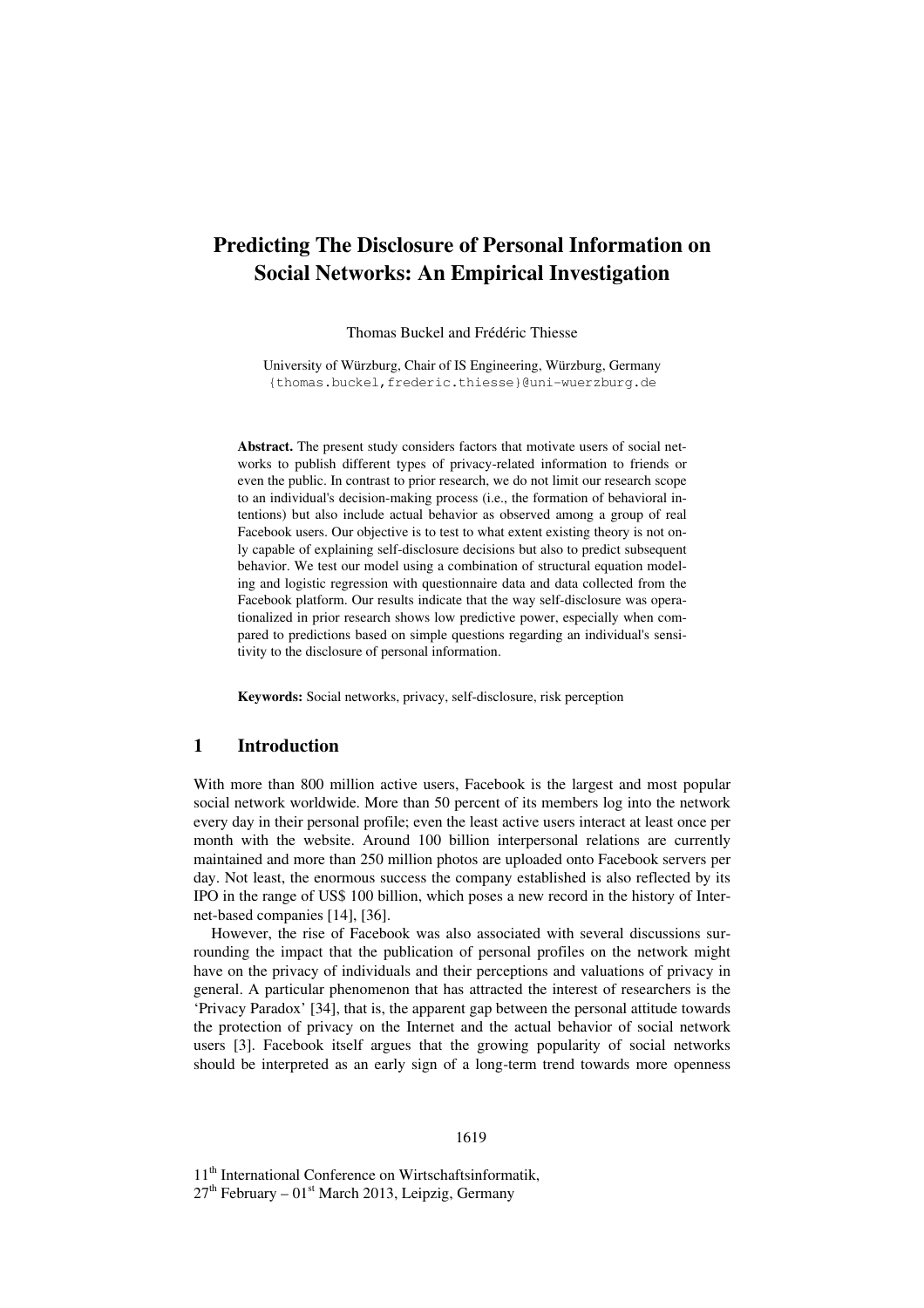regarding personal information, which might eventually become the new social norm [15]. Indeed, in recent years some mindlessness among social network users could be observed regarding the disclosure of private information if the expected outcomes outweigh the potential dangers [28], [38].

Against this backdrop, the present study considers the factors that motivate users of social networks to publish different types of privacy-related information to friends or even the public. In recent years, a number of prior studies were presented that developed and tested models for explaining user behavior by the example of Facebook or other platforms. However, as we argue in the following, prior research was limited to the investigation of behavioral intentions, whereas actual user behavior was usually not observed. As a consequence, there remains a problematic gap in the literature with regard to the predictive power of these models, which we aim to fill. For this purpose, we build upon the model presented by Krasnova et al. (2010) and extend it by new elements related to privacy preferences and information disclosure [26]. We test our model using a combination of structural equation modeling and logistic regression using a sample of questionnaire data and data collected from the Facebook platform. Our results confirm the original results by Krasnova et al. (2010) to a large extent, but also indicate that the model's ability to predict actual behavior is rather low. This especially holds in comparison to predictions based on simple questions regarding an individual's sensitivity to the disclosure of particular types of personal information.

The remainder of the paper is organized as follows. The next section provides an overview of prior research on social networking and the disclosure of privacy-related information. Next, we develop our research model and formulate a set of testable hypotheses. The following two sections describe the data collection process and the results of the hypothesis tests. The paper closes with a discussion of our findings, implications for practice and theory, and limitations.

## **2 Related Work**

A number of prior studies can be found in the existing body of literature, which deals with the apparent gap between privacy preferences and disclosure of privacy-related information on the Internet. Berendt et al. (2005) presented a study with 171 respondents, which compared the actual behavior of internet users to previous statements on various privacy aspects. The authors reported that the participants revealed significantly more information on the net than they were willing to share according to the survey. They conjecture that expected benefits from the disclosure of information might be the predominant reason for this phenomenon [3].

Acquisti et al. (2006) found that users are increasingly aware of privacy risks associated with social media. In their study more than 500 Facebook members were surveyed and 196 profiles were analyzed. The objective of the study was to compare the congruence of survey responses with the actual profiles. Among others, the respondents were asked whether a particular type of information had been published within their Facebook profile or not. The results indicate an 80% match. Notwithstanding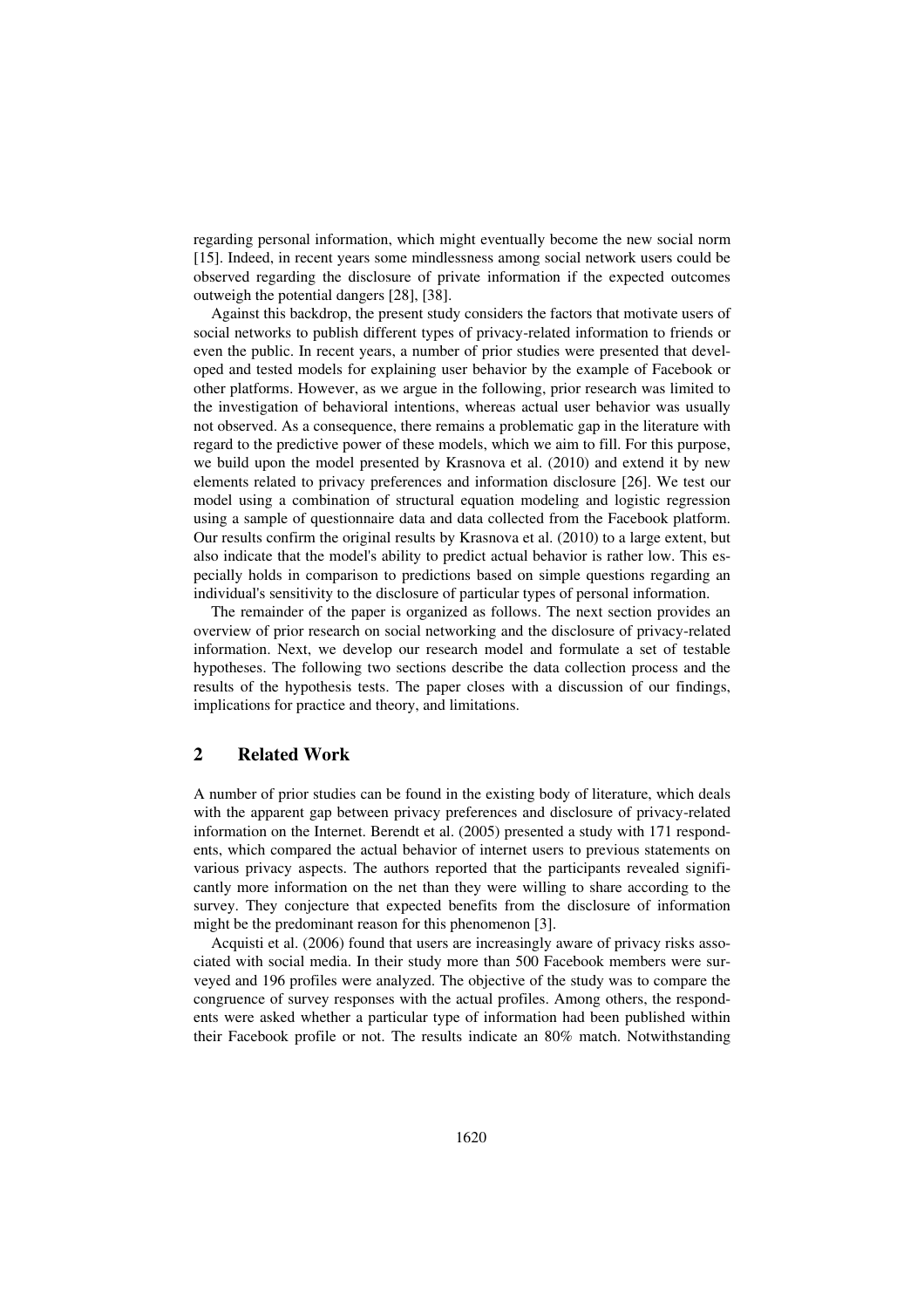some confusion with regard to the the complexity of the Facebook privacy settings, most of the respondents were aware of their level of self-disclosure [1].

Dwyer et al. (2007) developed a model, which explains information disclosure and the emergence of relationships on Facebook and Myspace by the users' trust in the platform and its members. According to the answers given by the study participants, the more information is shared the more users trust the other parties. Moreover, the authors tried to predict this behavior by the factor 'Internet Privacy Concern', but the empirical results do not indicate any significant influence [13].

Krishnamurthy & Wills (2008) found that 55% to 90% of social network members make their profiles publicly available. At least 80% provide confirmed contacts with complete access to their personal profile. In addition, their results indicate a negative relation between the size of the network and the use of functions for limiting the public visibility of profiles [27].

Christofides et al. (2009) conducted a survey and came to the counterintuitive conclusion that the willingness to publish personal information may not be negatively correlated with the user's perceived control of their data. Both aspects were defined as independent behaviors, with the general tendency to disclose, self-esteem and trust in the platform being the strongest predictors for information control [10].

Another study by Debatin et al. (2009) confirmed the conjecture by Youn (2009) that the expected benefit of being a Facebook user outweighs the perceived risks [11], [38]. In the same year, Bonneau et al. (2009) studied the manifold options for extracting profile data from other users by circumventing the network's security mechanisms [4]. The security issues associated with third-party applications, which are integrated into Facebook, were also confirmed by Felt (2008) [16]. Data protection problems in social networks in general were discussed by Fung et al. (2010) [18].

The study by Hoy & Milne (2010) set the focus on the differences between men and women in the context of privacy risks on the Facebook platform. The authors found that female users are slightly more sensitive to privacy risks [21].

Krasnova et al. (2010) investigated the motivation for disclosing personal information. In their model, self-disclosure is traced back to the negative influence of perceived risk as well as the positive influence of enjoyment, convenience, and the desire for self-presentation and relationship building. The empirical results show strong support for their model with the independent variables explaining about half of the variance in the self-disclosure variable [26].

In sum it can be said that prior research on self-disclosure in social networks has contributed substantially to our understanding of the decision-making process that eventually leads to people publishing privacy-related information. However, as with many other studies following the behaviorist paradigm, the scope of the empirical analysis is all too often limited to the investigation of behavioral intentions without observing actual behavior. Although behavioral intention is known to be a strong predictor of behavior, there is an evident gap in the literature regarding the ability of prior research models to predict actual behavior of social network users.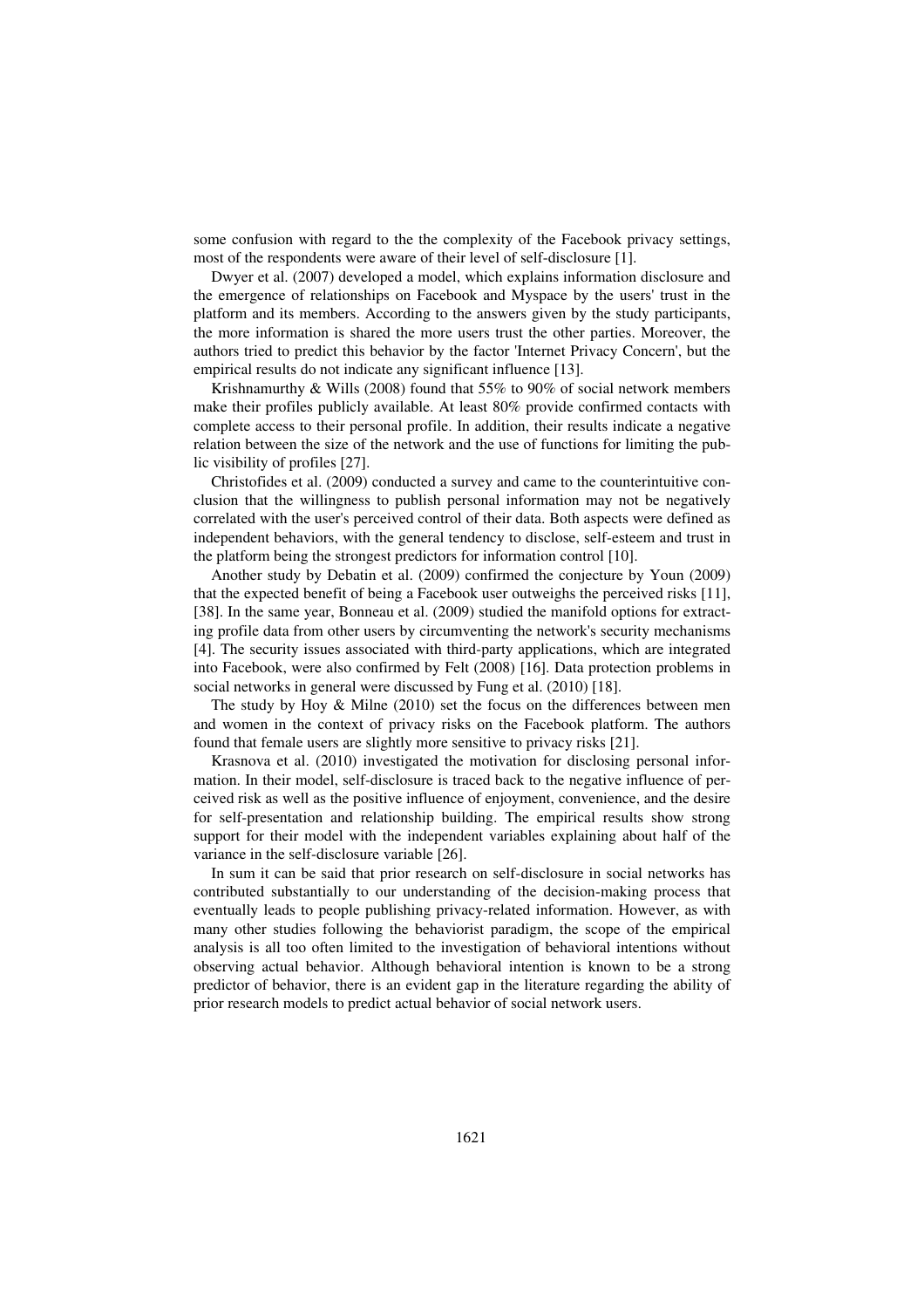## **3 Research Model**

The research model underlying the present study is depicted in Figure 1. Following the model proposed by Krasnova et al. (2010), we posit that perceived risks associated with the disclosure of personal information exert a negative influence on selfdisclosure of an individual. We assume that risk perception is to a large extent determined by perceived control, trust in the social network operator, and trust in other network members. Self-disclosure, again, is assumed to be influenced by convenience, enjoyment, self-presentation, and the opportunity to build relations with others [26]. We extend this original model by an additional construct, which reflects an individual's preferences regarding the disclosure of specific types of privacy-related information. We hypothesize that this additional construct acts as mediator between risk perception and self-disclosure. Furthermore, we assume that the three dependent variables in the model may allow for predicting actual disclosure of personal information on the social network.



**Fig. 1.** Structural research model and hypotheses

Hypotheses H1a/b/c and H2a/b/c/d in our model were adapted from Krasnova et al. (2010). Due to space considerations, we refer the reader to this prior study for the underlying theoretical rationale. In the following, we limit ourselves to a mere enumeration of the hypotheses:

*H1a: Perceived control exerts a negative influence on the perceived risk associated with the use of a social network platform.* 

*H1b: Trust in other members of the network exerts a negative influence on the perceived risk associated with the use of a social network platform.* 

*H1c: Trust in the operator of the social network exerts a negative influence on the perceived risk associated with the use of a social network platform.*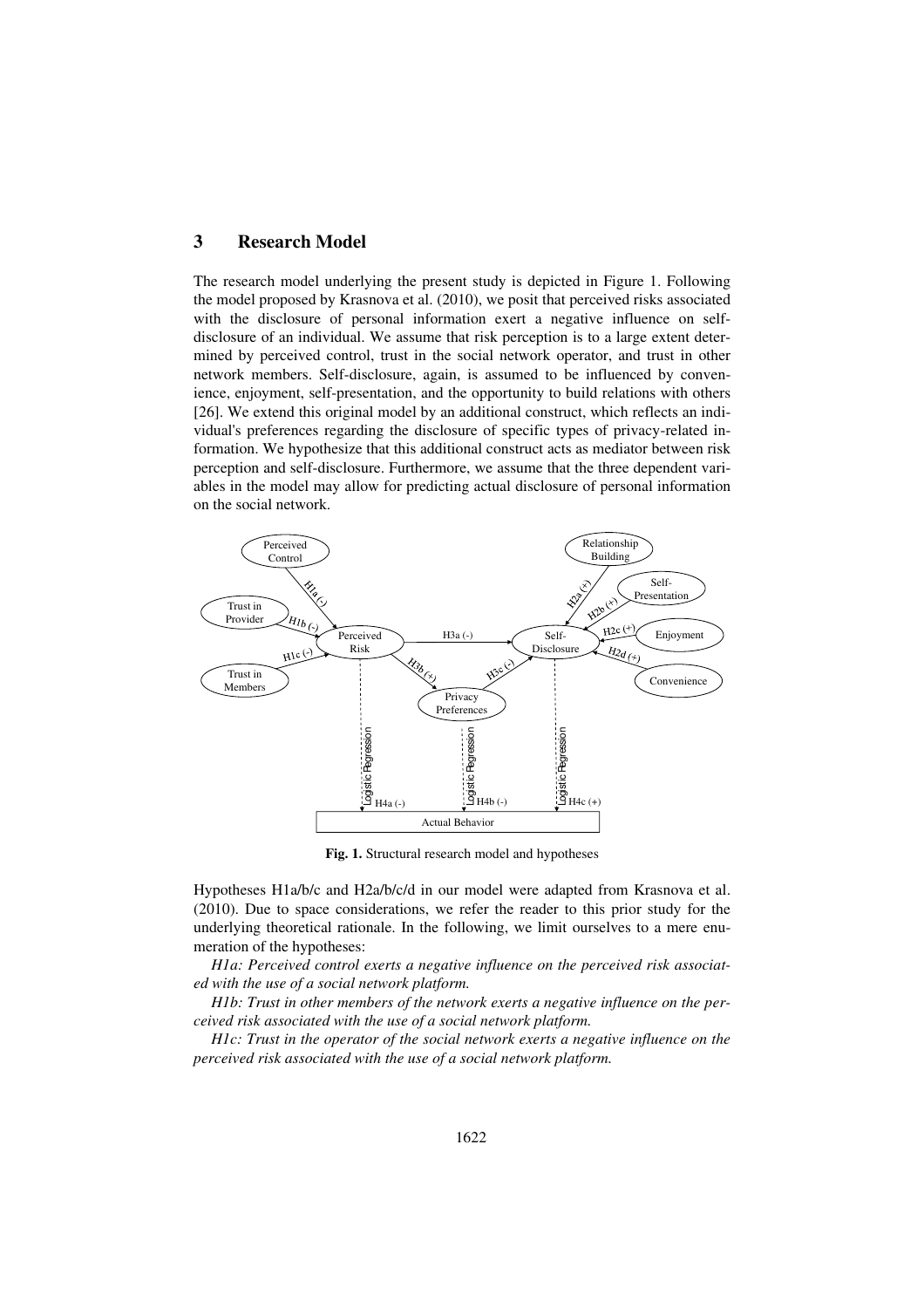*H2a: Users' beliefs regarding relationship-building opportunities exert a positive influence on their self-disclosure on a social network platform.* 

*H2b: Users' perceived benefits of self-presentation opportunities exert a positive influence on their self-disclosure on a social network platform.* 

*H2c: Users' perceived enjoyment of platform use exerts a positive influence on their self-disclosure on a social network platform.* 

*H2d: Users' beliefs regarding a network's ability to aid them in conveniently maintaining relationships exerts a positive influence on their self-disclosure on a social network platform.* 

The model by Krasnova et al. (2010) also posits a negative causal relation between the perceived risk and self-disclosure based on prior research, among others, by Malhotra (2004) [26], [29]:

*H3a: Users' perceived risk associated with the use of the network exerts a negative influence on their intention to disclose privacy-related information.* 

An extension that we make to this original model refers to the modeling of risk beliefs and privacy preferences. While Krasnova et al. (2010) do not distinguish between the two and posit a direct effect of perceived risk on self-disclosure, we conjecture a more complex relation including a mediating variable. This view is supported by prior studies, which indicate that general risk beliefs materialize in the form of more specific concerns and/or preferences regarding the disclosure of personal information [12], [26]. These concerns/preferences may then have an impact on the intention to disclose information on the social network [12], [25], [38]. Consequently, we hypothesize that the relation between risk beliefs and self-disclosure might be mediated by an individual's privacy preferences regarding specific types of privacy-related information:

*H3b: Perceived risks associated with the use of the network exert a positive influence on the formation of an individual's preferences regarding the disclosure of privacy-related information.* 

*H3c: Privacy preferences regarding the disclosure of privacy-related information exert a negative influence on self-disclosure on the social network.*

A second extension of the original model refers to our objective of investigating not only behavioral intentions but rather to predict actual behavior. Prior research shows inconsistencies between an individual's statements on self-disclosure and the information provided by the very same person in social media [1], [13]. Norberg et al. (2007) conclude that in the context of privacy research generalized constructs might be too coarse-grained to be applicable to the prediction of actual behavior [30]. We hence aim to test whether the two dependent variables from the original model as well as the new introduced privacy preferences pose predictors of actual behavior. The underlying rationale is that general constructs and the corresponding measurement scales are inferior to more specific questions regarding individual preferences when it comes to the prediction of self-disclosure behavior. If our assumption holds true, this might explain the apparent privacy paradox observed in prior research by a measurement issue rather than a theoretical gap.

*H4a: Users' perceived risk associated with the use of the network exerts a negative influence on actual self-disclosure behavior.*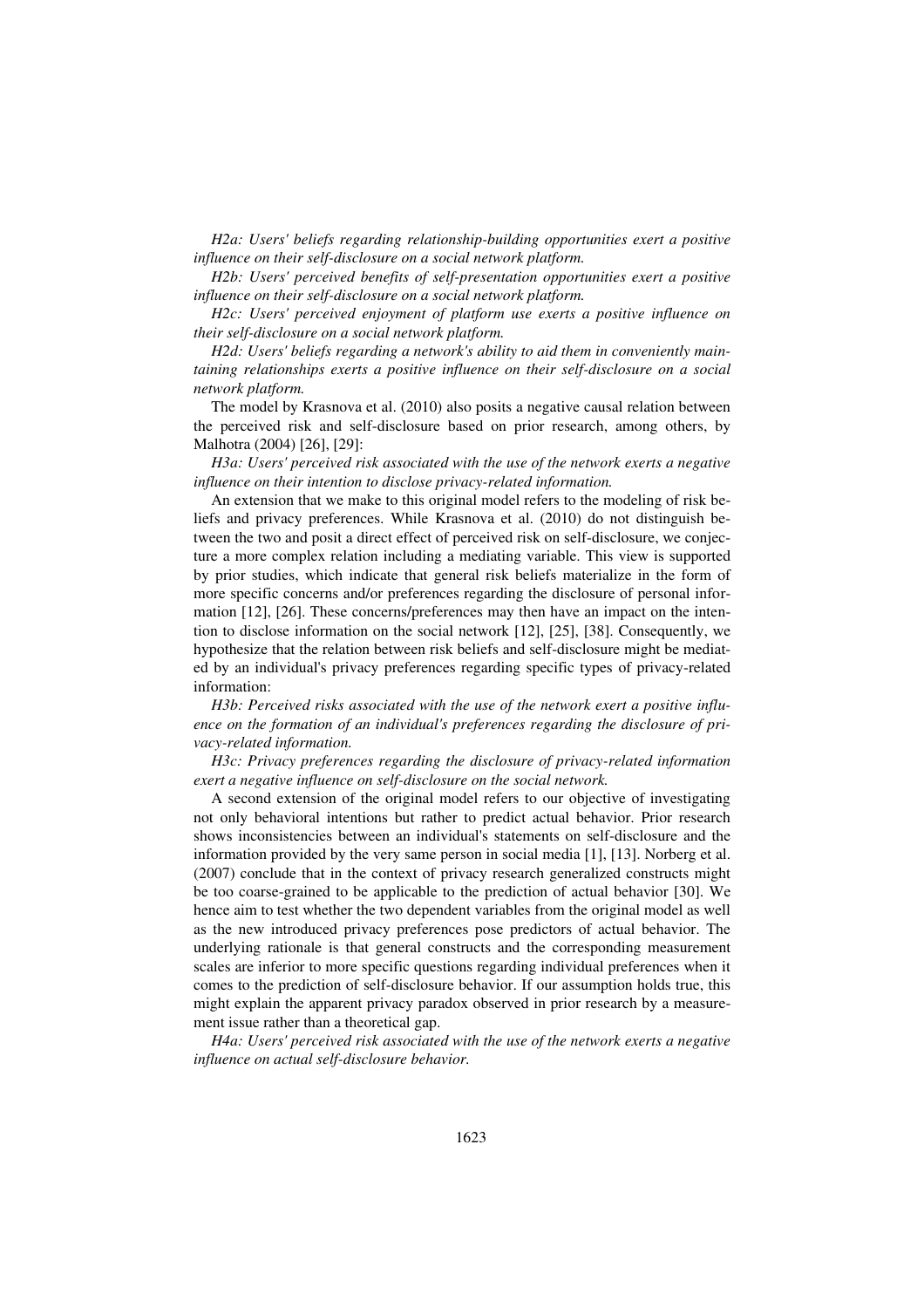#### *H4b: Users' privacy preferences with regard to the disclosure of privacy-related information exert a negative influence on actual self-disclosure behavior.*

*H4c: Users' intention to self-disclose on the network exerts a positive influence on actual self-disclosure behavior.* 

| Construct                    | <b>Items</b>                                                                           |  |  |  |  |  |  |  |
|------------------------------|----------------------------------------------------------------------------------------|--|--|--|--|--|--|--|
| Perceived                    | 1. I feel in control over the information I provide on Facebook                        |  |  |  |  |  |  |  |
| Control                      | 2. Privacy settings allow me to have full control over the information I provide       |  |  |  |  |  |  |  |
| (PC)                         | 3. I feel in control of who can view my information on Facebook                        |  |  |  |  |  |  |  |
| Trust in<br>Provider<br>(TP) | 1. Facebook is open and receptive to the needs of its members                          |  |  |  |  |  |  |  |
|                              | 2. Facebook makes good-faith efforts to address most member concerns                   |  |  |  |  |  |  |  |
|                              | 3. Facebook is also interested in the well-being of its members, not just its own      |  |  |  |  |  |  |  |
|                              | 4. Facebook is honest in its dealings with me                                          |  |  |  |  |  |  |  |
|                              | 5. Facebook keeps its commitments to its members                                       |  |  |  |  |  |  |  |
|                              | 6. Facebook is trustworthy                                                             |  |  |  |  |  |  |  |
|                              | 1. Other members will do their best to help me                                         |  |  |  |  |  |  |  |
| Trust in                     | 2. Other members care about the well-being of others                                   |  |  |  |  |  |  |  |
| Members                      | 3. Other members are open and receptive to the needs of each other                     |  |  |  |  |  |  |  |
|                              | 4. Other members are honest in dealing with each other                                 |  |  |  |  |  |  |  |
| (TM)                         | 5. Other members keep their promises                                                   |  |  |  |  |  |  |  |
|                              | 6. Other members are trustworthy                                                       |  |  |  |  |  |  |  |
| Perceived                    | 1. Overall, I see no real threat to my privacy due to my presence on Facebook          |  |  |  |  |  |  |  |
| Risk                         | 2. I fear that something unpleasant can happen to me due to my presence on Facebook    |  |  |  |  |  |  |  |
|                              | 3. Overall, I find it risky to publish my personal information on Facebook             |  |  |  |  |  |  |  |
| (RISK)                       | 4. Please rate your overall perception of privacy risk involved when using Facebook    |  |  |  |  |  |  |  |
| Relation-                    | 1. Through Facebook I get connected to new people who share my interests               |  |  |  |  |  |  |  |
| ship Build-                  | 2. Facebook helps me to expand my network                                              |  |  |  |  |  |  |  |
| ing (RB)                     | 3. I get to know new people through Facebook.                                          |  |  |  |  |  |  |  |
| Self-                        | 1. I try to make a good impression on others on Facebook                               |  |  |  |  |  |  |  |
| Presenta-                    | 2. I try to present myself in a favourable way on Facebook                             |  |  |  |  |  |  |  |
| tion (SPR)                   | 3. Facebook helps me to present my best sides to others                                |  |  |  |  |  |  |  |
|                              | 1. When I am bored I often login to Facebook                                           |  |  |  |  |  |  |  |
| Enjoyment<br>(EN)            | 2. I find Facebook entertaining                                                        |  |  |  |  |  |  |  |
|                              | 3. I spend enjoyable and relaxing time on Facebook                                     |  |  |  |  |  |  |  |
| Conve-                       | 1. Facebook is convenient to inform all my friends about my ongoing activities         |  |  |  |  |  |  |  |
| nience                       | 2. Facebook allows me to save time when I want to share new stuff with my friends      |  |  |  |  |  |  |  |
| (CON)                        | 3. I find Facebook efficient in sharing information with my friends                    |  |  |  |  |  |  |  |
|                              | 1. I have a comprehensive profile on Facebook                                          |  |  |  |  |  |  |  |
| Self-                        | 2. I find time to keep my Facebook-profile up-to-date                                  |  |  |  |  |  |  |  |
| Disclosure                   | 3. I keep my friends updated about what is going on in my life through Facebook        |  |  |  |  |  |  |  |
| (SD)                         | 4. When I have something to say, I like to share it on Facebook                        |  |  |  |  |  |  |  |
| Privacy                      | 1.- 21. How crucial do you rate the availability of your personal information ('Name", |  |  |  |  |  |  |  |
| Preference                   | 'Home address", 'Hometown", 'Date of birth", ) on the internet?                        |  |  |  |  |  |  |  |
| $s$ (PP)                     |                                                                                        |  |  |  |  |  |  |  |

**Table 1.** Questionnaire and construct operationalization

# **4 Data Collection**

Constructs from the research model were operationalized using multi-item measurement scales with at least three items per construct. All questions were measured by 7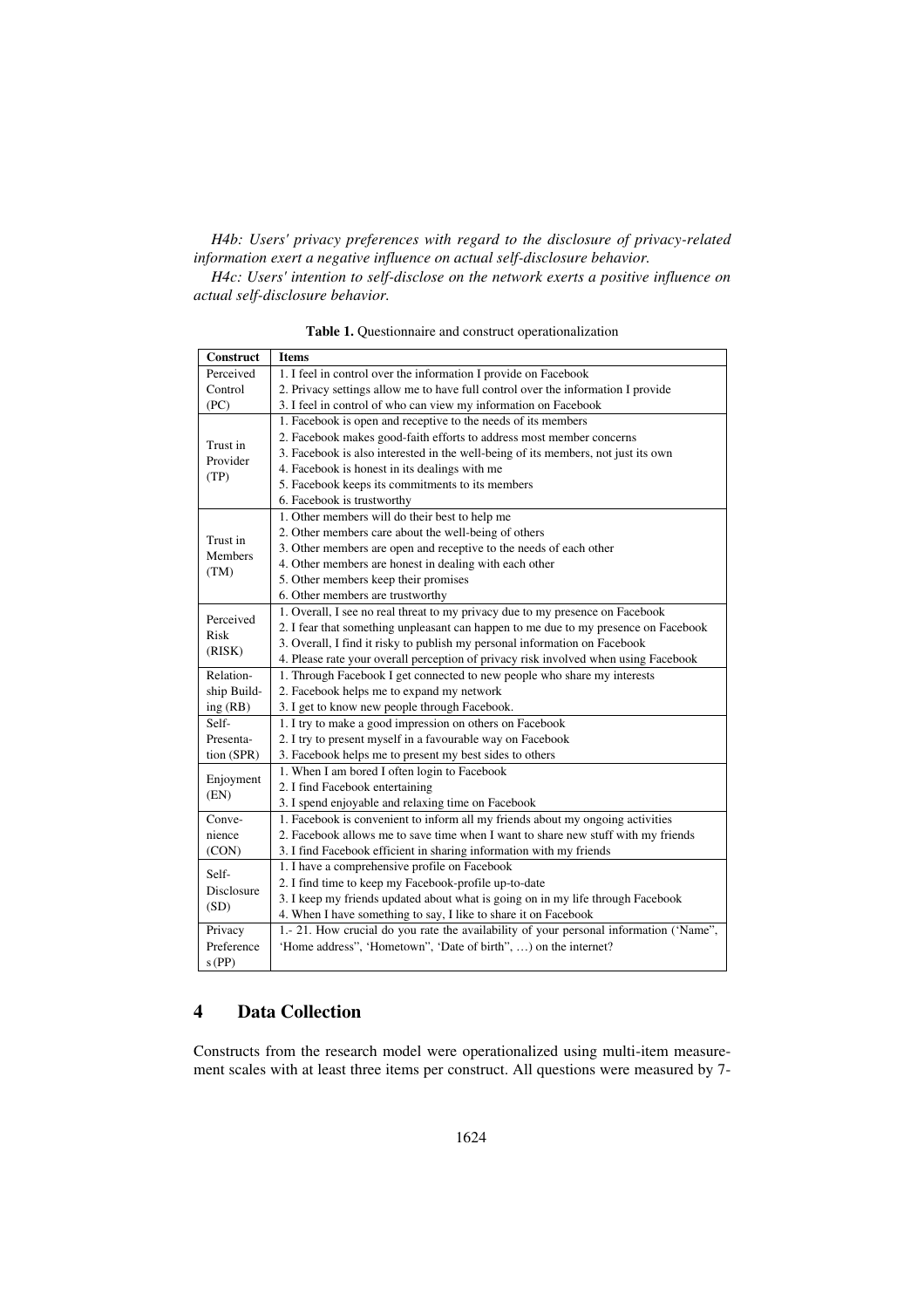point Likert scales (see Table 1). The corresponding scales were adapted from Krasnova et al. (2010) with the exception of the privacy preferences construct, which was modeled as a formative construct based on the different types of personal information included in a Facebook profile. The questionnaire was discussed with external experts and tested before the actual data collection with a group of students in order to ensure the comprehensibility of our questions. The questionnaire was prepared in the form of a PDF file, which avoids some issues with data quality associated with online surveys and allows the respondents to interrupt the process at any time and to continue later.

The data were collected from undergraduate and graduate students of business administration, economics and MIS. In total, 650 students were contacted. In addition to the questionnaire, we also asked respondents to accept 'friend requests' sent from our institute's Facebook profile. The latter step was necessary in order to access not only the respondents' public information but also information that is restricted to friends. In total, 182 students accepted our friend requests, among which 105 filled out the questionnaire. Five questionnaires were incomplete and had to be excluded from further analysis. As a result, we received 100 usable responses, which equals a response rate of 15.4%. The respondents' age was in the range of 17 to 30 years. On average, they were members of Facebook since 2009 and spend about 1.7 hours per day in the network. Genders were almost equally distributed with 51 male and 49 female respondents. The number of Facebook friends per respondent lies in the range of 150 to 300 persons. Most of the respondents were also members of other social networks.

## **5 Data Analysis**

#### **5.1 Structural Model Test**

In a first step, we tested our research model excluding actual disclosure behavior using structural equation modeling techniques. For this reason, we followed the original procedure applied by Krasnova et al. (2010), who used the Partial Least Squares (PLS) method with Bootstrapping and Blindfolding [35]. A second reason for the use of PLS was the fact that our model included a formative construct, which cannot be modeled using covariance-based techniques [8]. Furthermore PLS is preferred instead of LISREL as the method is better suited for optimizing predictive power [6-7].

Validity and reliability of our scales were verified in a factor analysis. Bartlett's test of sphericity was accepted in all cases, which already indicates independent constructs. Items with factor loadings smaller than 0.5 were removed [23]. The number of items per factor was nevertheless three or greater for all factors. We continued with verifying the fit of the internal structure of our model by examining Cronbach's Alpha, composite reliability and the average variance extracted (AVE) per factor. The only exception was the 'Trust in Members' factor with an AVE of 0.46. Since the value is only slightly below the threshold and the factor did not contribute substantially to the overall explanatory power of the model by Krasnova et al. (2010), we decided not to exclude it. All factors surpass the widely accepted thresholds [2], [31]. Dis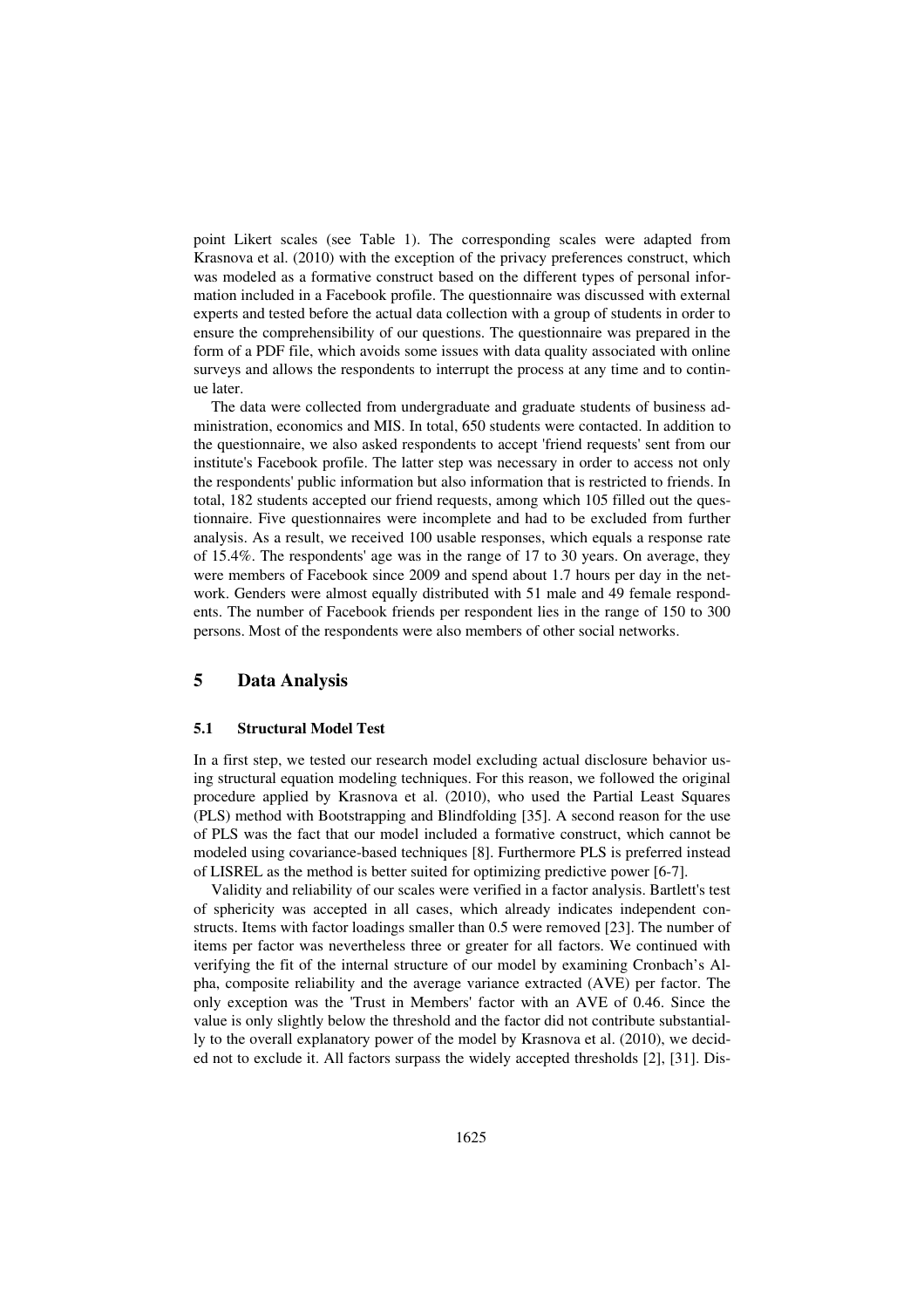criminant validity was ensured by verifying that the square root of the respective AVE values was also larger than the correlations between the construct's validity [17].

We then calculated model fit indicators for the structural model. The PLS method does not offer a set of global fit indicators in the same way as covariance-based techniques. The fit of the model to the data can hence only be judged by  $R^2$  and  $Q^2$  values for the dependent variables. In our case, the  $R^2$  values are greater than 0.2 for all relevant factors, which indicates substantial explanatory power [8]. Furthermore, we examined the Stone-Geisser criterion  $(Q^2)$ , which indicates the predictive relevance [19], [33]. We consider both the cross-validated redundancy  $(O<sup>2</sup> cvr)$  as well as the crossvalidated communality  $(Q^2 \text{ cyc})$  [8-9], [24], [35]. Both types of  $Q^2$  values are greater than 0 for all relevant factors. An overview of all considered factor and model criteria is given in Table 2.

The results of the actual hypothesis tests are given in Figure 2. In the following, we not only provide path coefficients and confidence levels, but also the  $f^2$  statistic, which indicates the effect size [20], [32]. The test results show that PC exerts a significant negative influence on RISK (beta =  $-0.367$ ,  $f^2 = 0.15$ , p < 0.001). In contrast, the influence of TP (beta = -0.186,  $f^2 = 0.04$ , p > 0.05) and TM (beta = -0.108,  $f^2 = 0.01$ , p  $> 0.05$ ) is not significant. RB exerts a significant positive influence on SD (beta = 0.306,  $f^2 = 0.14$ ,  $p < 0.001$ ); the same holds for the influence of SPR (beta = 0.221,  $f^2$ )  $= 0.08$ ,  $p < 0.01$ ) and EN (beta  $= 0.229$ ,  $f^2 = 0.06$ ,  $p < 0.05$ ) on SD. In contrast, the influence of CON on SD (beta =  $0.070$ ,  $f^2 = 0.00$ ,  $p > 0.05$ ) remains insignificant. In sum, our results are partly consistent with those presented by Krasnova et al. (2010), who were able to confirm a significant influence of TP on RISK. Furthermore, the results by Krasnova et al. (2010) indicate a significant influence of SP on SD, whereas the influence of CON was insignificant [26]. Our results show the opposite. We can thus comfirm H1a and H2a/b/c, whereas H1b/c and H2d must be rejected.

| Factor                            | Type | Alpha | <b>CR</b> | AVE   | $\mathbf{R}^2$ | $O^2$ cvr | $O^2$ cvc |
|-----------------------------------|------|-------|-----------|-------|----------------|-----------|-----------|
| <b>Threshold</b>                  |      | > 0.7 | > 0.7     | > 0.5 | > 0.2          | >0        | $\geq 0$  |
| <b>Perceived Control (PC)</b>     | R    | 0.88  | 0.93      | 0.81  |                |           | 0.59      |
| <b>Trust in Provider (TP)</b>     | R    | 0.86  | 0.88      | 0.55  |                |           | 0.37      |
| <b>Trust in Members (TM)</b>      | R    | 0.87  | 0.83      | 0.46  |                |           | 0.14      |
| <b>Perceived Risk (RISK)</b>      | R    | 0.77  | 0.85      | 0.59  | 0.23           | 0.12      | 0.31      |
| <b>Relationship Building (RB)</b> | R    | 0.77  | 0.86      | 0.68  |                |           | 0.36      |
| <b>Self-Presentation (SPR)</b>    | R    | 0.89  | 0.93      | 0.82  |                |           | 0.61      |
| <b>Enjoyment</b> (EN)             | R    | 0.76  | 0.85      | 0.67  |                |           | 0.36      |
| Convenience (CON)                 | R    | 0.72  | 0.82      | 0.61  |                |           | 0.24      |
| <b>Self-Disclosure (SD)</b>       | R    | 0.86  | 0.90      | 0.70  | 0.57           | 0.35      | 0.50      |
| <b>Privacy Preferences (PP)</b>   | F    |       |           |       | 0.26           | 0.04      | 0.14      |

**Table 2.** Validity, reliability, and model fit indicators

Notes:  $R =$  reflective;  $F =$  formative

With regard to the interrelations between the dependent variables, we observed a significant positive influence of RISK on PP (beta =  $0.541$ ,  $f^2 = 0.37$ ,  $p < 0.001$ ). Furthermore, the negative influence of PP on SD (beta =  $-0.294$ ,  $f^2 = 0.16$ , p < 0.05) was significant, too. In contrast, the results did not indicate a significant relation between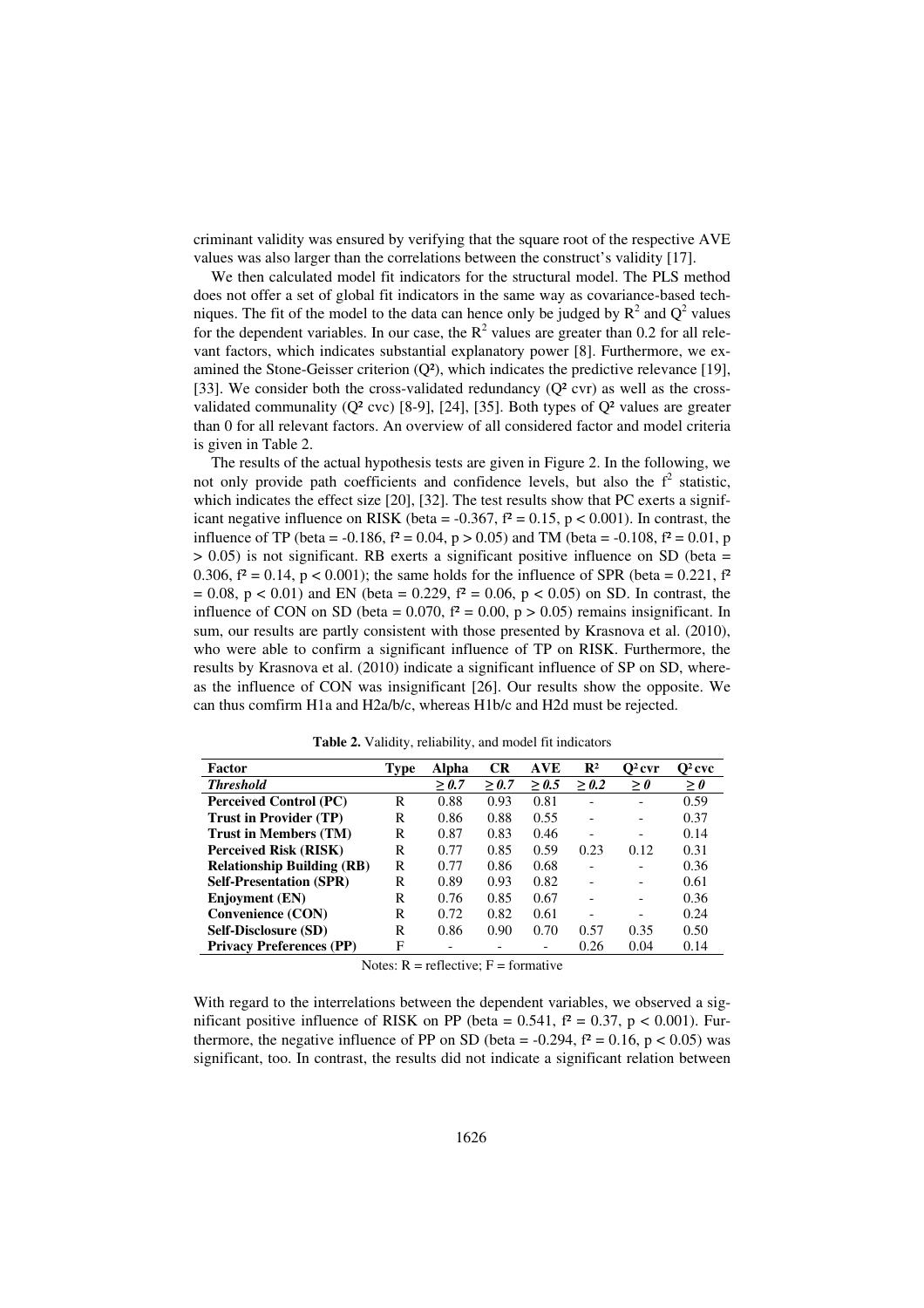RISK and SD (beta =  $-0.041$ ,  $f^2 = 0.00$ ,  $p > 0.05$ ), which can be explained by the inclusion of PP as mediator between the two factors. We can thus confirm hypotheses H3b/c, whereas H3a must be rejected. The  $R^2$  value for SD shows that the model is able to explain 57.1% of the observed variance in this pivotal factor.



**Fig. 2.** Results of the Structure Model Test

#### **5.2 Logistic Regression**

In a second analysis step, we investigated to what extent the model is not only able to explain behavioral intentions (i.e., the variance observed in the SD construct), but also actual behavior. It is important to note that the explanatory power of the model measured by the  $R^2$  value for SD should not be mistaken for the model's predictive power. For this reason, we considered actual behavior in the form of personal information published in an individual's Facebook profile. For each information type (e.g., name, address, religion), we investigated whether the dependent variables from the structural model act as predictors. Since actual behavior is measured by a set of binary variables, we use the logistic regression method for analysis. We consider both profile information that is publicly available as well as information that is restricted to friends. The occurrence of the 20 different information types on the Facebook profile pages of our survey respondents is summarized in Table 3. Note that 'Name' and 'Profile picture' are always publicly available. We considered only information types, which were included in at least 10% (average of public and friends profile) of the respondents' profiles. As an exceptional case, the mobile number was included though this information type did not reach the 10% threshold. The 'restriction ratio' denotes the proportion of people, who restricted a particular type of information to their friends.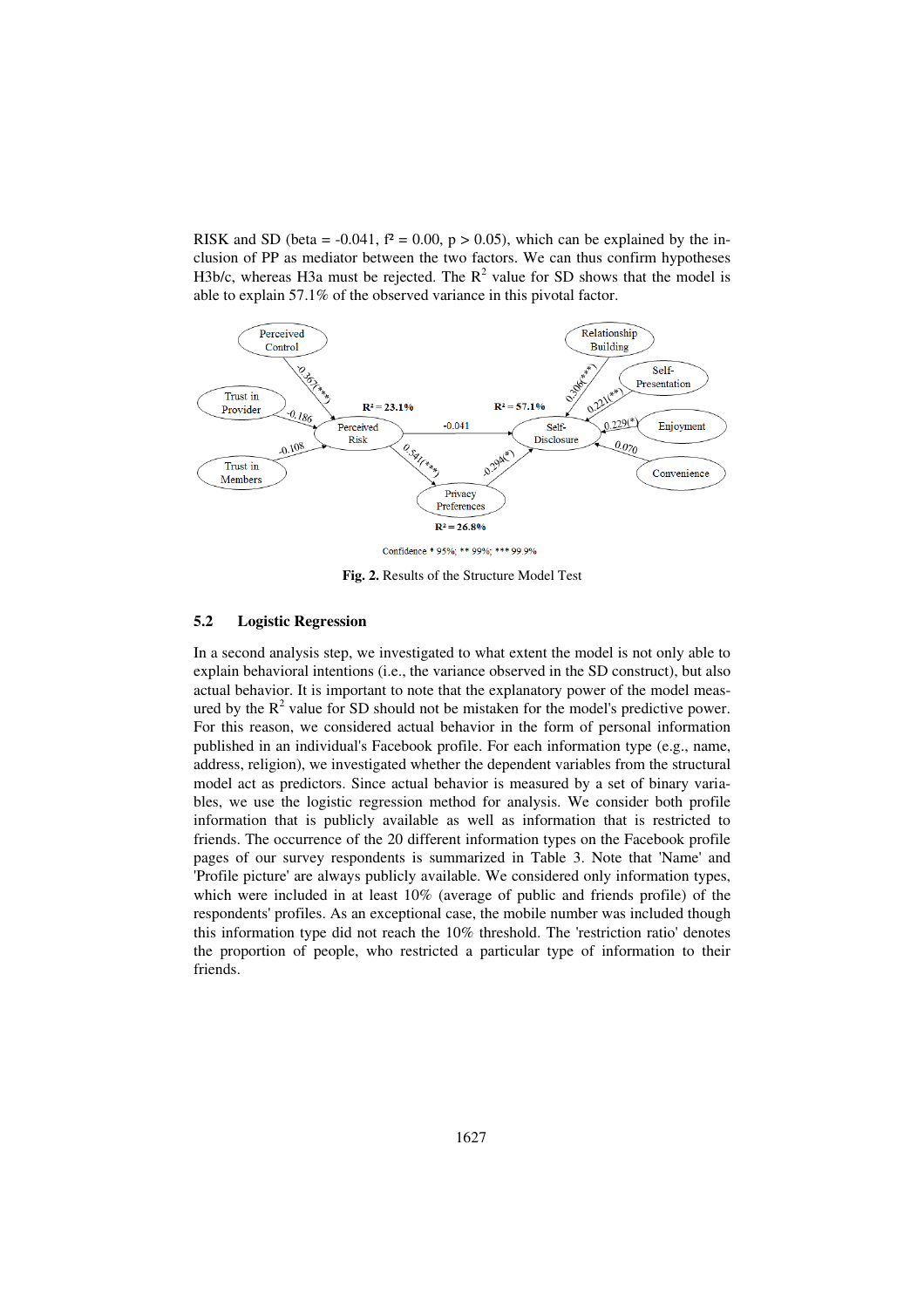| Informa-   | <b>Visibility</b> | $\%$  | <b>Restric-</b> | Informa-      | <b>Visibility</b>             | $\%$       | <b>Restric-</b> |  |
|------------|-------------------|-------|-----------------|---------------|-------------------------------|------------|-----------------|--|
| tion type  |                   |       | tion ratio      | tion type     |                               |            | tion ratio      |  |
| Name       | Friends /         | 74%   |                 | Current       | Friends                       | 74%        | 43%             |  |
|            | Public            |       |                 | school        | Public                        | 42%        |                 |  |
| Home       | Friends           | 64%   | 47%             | Former        | Friends                       | 61%        | 51%             |  |
| address    | Public            | 34%   |                 | school        | Public                        | 30%        |                 |  |
| Home-      | Friends           | 53%   | 43%             | Intern-       | Friends                       | $2\%$      | 100%            |  |
| town       | Public            | 30%   |                 | ships         | Public                        | $0\%$      |                 |  |
| Date       | Friends           | 83%   | 95%             | Profile       | Friends /                     | 92%        |                 |  |
| of birth   | Public            | 4%    |                 | picture       | Public                        |            |                 |  |
| E-Mail     | Friends           | 70%   | 97%             | Other         | Friends                       | 84%        | 89%             |  |
|            | Public            | 2%    |                 | pictures      | Public                        | 9%         |                 |  |
| Mobile     | Friends           | 4%    | 100%            | Interests     | Friends                       | 86%        | 59%             |  |
| number     | Public            | $0\%$ |                 |               | Public                        | 35%        |                 |  |
| Phone      | Friends           | $0\%$ |                 | <b>Sports</b> | Friends                       | 39%        | 64%             |  |
| number     | Public            | $0\%$ |                 |               | Public                        | 14%        |                 |  |
| Home-      | Friends           | 5%    | 80%             | Politics      | Friends                       | 5%         | 80%             |  |
| page       | Public            | $1\%$ |                 |               | Public                        | $1\%$      |                 |  |
| Marital    | Friends           | 60%   | 88%             | Religion      | Friends                       | $9\%$      | 100%            |  |
| status     | Public            | 7%    |                 |               | Public                        | $0\%$      |                 |  |
| Current    | Friends           | 12%   | 42%             | Relation-     | Friends                       | 37%        | 86%             |  |
| profession | Public            | 7%    |                 | ships         | Public                        | 5%         |                 |  |
| Former     | Friends           | 9%    | 67%             |               | Avg. visible for friends: 42% | Avg.       |                 |  |
| profession | Public            | 3%    |                 |               | Avg. visible for public: 19%  | ratio: 74% |                 |  |

**Table 3.** Occurrence of Facebook profile information among the survey respondents

We developed separate logistic regression models for each type of profile information (= dependent variable) and the RISK, PP, and SD constructs from our structural model (= independent variables). In the case of the PP construct, we considered each item separately as predictor to the corresponding information type. In total, we investigated the prediction of 13 out of 21 information types among the restricted profiles and 10 out 21 among the public profiles. The results of this analysis step are given in Table 4. We provide information on Nagelkerke's  $\mathbb{R}^2$ , the regression coefficients, and the corresponding significance value. Based on the  $R^2$  value, we also determine which predictor works best for the respective information type. Our results show that the simple question for an individual's privacy preference works best as predictor. In contrast, the more general SD factor shows much lower  $R^2$  values and, in some cases, exerts no statistically significant influence at all. The same holds for the RISK factor, which is the best predictor in only one case. In total, the logistic regression analysis indicates that the structural model, which performs reasonably well with regard to the explanation of behavioral intentions, is limited when it comes to the prediction of actual behavior. We therefore concluded that H4b can be confirmed, while H4a/c should rather be rejected.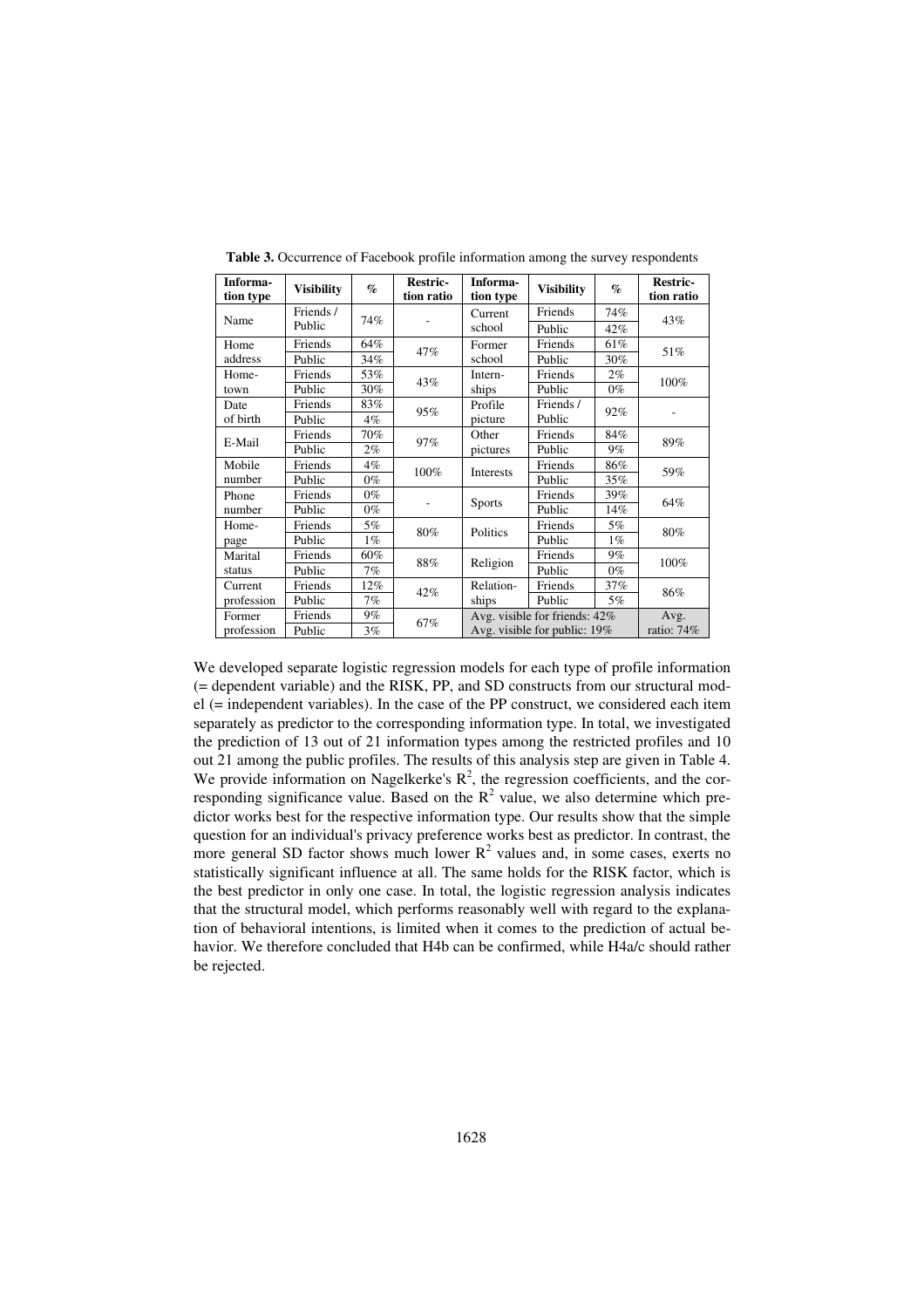| Independent<br><b>Variable</b>  | <b>Dependent</b><br>Profile<br>Variable |              | <b>Nagelkerkes</b><br>$\mathbb{R}^2$ | <b>Regression</b><br><b>Coefficient</b> | Sig.                  | <b>Best</b><br>Predictor |
|---------------------------------|-----------------------------------------|--------------|--------------------------------------|-----------------------------------------|-----------------------|--------------------------|
| PP_Name                         |                                         | F/P          | 0.289                                | $-0.616$ (***)                          | $\overline{0}$        |                          |
| $R\bar{S}\bar{K}$               | Name                                    | F/P          | 0.067                                | $-0.576$ (*)                            | 0.037                 | PP                       |
| <b>SD</b>                       |                                         | F/P          | 0.078                                | $0.633$ (*)                             | 0.029                 |                          |
| PP HomeAddress                  |                                         |              | 0.122                                | $-0.354$ (***)                          | 0.004                 |                          |
| <b>RISK</b>                     |                                         | $\mathbf{F}$ | $\Omega$                             | $-0.037$                                | 0.873                 | PP                       |
| <b>SD</b>                       |                                         |              | 0.061                                | $0.505$ (*)                             | 0.042                 |                          |
| PP HomeAddress                  | Home address                            |              | 0.036                                | $-0.185$                                | 0.109                 |                          |
| <b>RISK</b>                     |                                         | P            | $\mathbf{0}$                         | 0.005                                   | 0.983                 | <b>SD</b>                |
| SD                              |                                         |              | 0.085                                | $0.577$ $(*)$                           | 0.015                 |                          |
| PP Hometown                     |                                         |              | 0.159                                | $-0.41$ (***)                           | 0.001                 |                          |
| <b>RISK</b>                     |                                         | F            | $\boldsymbol{0}$                     | 0.021                                   | 0.926                 | PP                       |
| <b>SD</b>                       |                                         |              | 0.137                                | $0.768$ (*)                             | 0.002                 |                          |
| PP Hometown                     | Hometown                                |              | 0.043                                | $-0.205$                                | 0.083                 |                          |
| <b>RISK</b>                     |                                         | P            | 0.004                                | $-0.126$                                | 0.604                 | <b>SD</b>                |
| <b>SD</b>                       |                                         |              | 0.077                                | $0.557$ (*)                             | 0.02                  |                          |
| PP DateOfBirth                  |                                         |              | 0.163                                | $-0.523$ (**)                           | 0.003                 |                          |
| <b>RISK</b>                     | Date of birth                           | F            | 0.142                                | $-0.986$ (**)                           | 0.007                 | PP                       |
| SD                              |                                         |              | 0.06                                 | 0.611                                   | 0.075                 |                          |
| PP EMail                        |                                         |              | 0.117                                | $-0.448$ (**)                           | 0.007                 |                          |
| <b>RISK</b>                     | E-Mail                                  | F            | 0.092                                | $-0.666$ (*)                            | 0.013                 | PP                       |
| SD                              |                                         |              | 0.001                                | 0.072                                   | 0.761                 |                          |
| PP_Handy                        |                                         |              | 0.185                                | $-0.609$ (***)                          | 0.005                 |                          |
| <b>RISK</b>                     | Mobile number                           | F            | 0.008                                | $-0.251$                                | 0.592                 | PP                       |
| SD                              |                                         |              | 0.056                                | 0.616                                   | 0.149                 |                          |
| PP MaritalStatus                |                                         |              | 0.097                                | $-0.46(*)$                              | 0.05                  |                          |
| <b>RISK</b>                     | Marital status                          | P            | 0.053                                | $-0.647$                                | 0.157                 | PP                       |
| <b>SD</b>                       |                                         |              | $\mathbf{0}$                         | 0.04                                    | 0.925                 |                          |
| PP_CurSchool                    |                                         |              | 0.241                                |                                         |                       |                          |
| <b>RISK</b>                     |                                         | F            | 0.147                                | $-0.605$ (***)<br>$-0.905$ (**)         | 0<br>0.003            | PP                       |
| <b>SD</b>                       |                                         |              | 0.084                                | $0.661$ (*)                             | 0.024                 |                          |
| PP CurSchool                    | Current school                          |              | 0.124                                | $-0.409$ (**)                           | 0.004                 |                          |
| <b>RISK</b>                     |                                         | P            | 0.012                                | $-0.218$                                | 0.34                  | PP                       |
| <b>SD</b>                       |                                         |              | 0.021                                | 0.276                                   | 0.211                 |                          |
| PP ForSchool                    |                                         |              | 0.074                                | $-0.294$ $(*)$                          | 0.021                 |                          |
| <b>RISK</b>                     |                                         | F            | 0.012                                | $-0.215$                                | 0.355                 | <b>SD</b>                |
| <b>SD</b>                       |                                         |              | 0.184                                | $0.969$ (***)                           | 0.001                 |                          |
| PP ForSchool                    | Former school                           |              | 0.047                                | $-0.255$                                | 0.079                 |                          |
| <b>RISK</b>                     |                                         | $\mathbf{P}$ | 0.004                                | $-0.136$                                | 0.576                 | <b>SD</b>                |
| SD                              |                                         |              | 0.059                                | $0.481$ (*)                             | 0.043                 |                          |
| PP ProfPicture                  |                                         |              | 0.138                                | $-0.595$ (*)                            | 0.027                 |                          |
| <b>RISK</b>                     | Profile picture                         | F/P          | 0.058                                | $-0.696$                                | 0.132                 | <b>SD</b>                |
| SD                              |                                         |              | 0.232                                | $1,988$ (*)                             | 0.013                 |                          |
| PP OthPictures                  |                                         |              | 0.087                                | $-0.496$ (*)                            | 0.046                 |                          |
| <b>RISK</b>                     |                                         | F            | 0.063                                | $-0.623$                                | 0.063                 | PP                       |
| <b>SD</b>                       |                                         |              | 0.069                                | 0.675                                   | 0.061                 |                          |
| PP OthPictures                  | Other pictures                          |              | 0.134                                | $-0.649$ (*)                            | 0.016                 |                          |
| <b>RISK</b>                     |                                         | P            | 0.005                                | $-0.182$                                | 0.64                  | PP                       |
| <b>SD</b>                       |                                         |              | 0.097                                | $0.762$ (*)                             | 0.037                 |                          |
| PP Interests                    |                                         |              | 0.062                                | $-0.338$                                | 0.073                 |                          |
| <b>RISK</b>                     |                                         | F            | 0.100                                | $-0.836$ (*)                            | 0.026                 | <b>RISK</b>              |
| <b>SD</b>                       |                                         |              | 0.007                                | 0.199                                   | 0.541                 |                          |
| PP Interests                    | Interests                               |              | 0.130                                | $-0.409$ (**)                           | 0.003                 |                          |
| <b>RISK</b>                     |                                         | P            | 0.001                                | $-0.076$                                | 0.747                 | PP                       |
| <b>SD</b>                       |                                         |              | 0.015                                | 0.234                                   | 0.297                 |                          |
|                                 |                                         |              |                                      |                                         |                       |                          |
| PP_Sports<br><b>RISK</b>        |                                         | F            | 0.077<br>0.001                       | $-0.303$ (*)<br>0.065                   | 0.019<br>0.778        | PP                       |
|                                 |                                         |              |                                      |                                         |                       |                          |
| <b>SD</b>                       | Sports                                  |              | 0.067<br>0.092                       | $0.505$ (*)                             | 0.028<br>0.034        |                          |
| PP_Sports<br>$R\bar{S}\bar{K}$  |                                         | P            | 0.007                                | $-0.428$ (*)<br>$-0.199$                | 0.536                 | PP                       |
| <b>SD</b>                       |                                         |              | 0.068                                |                                         | 0.051                 |                          |
|                                 |                                         |              | 0.189                                | $0.588$ $(*)$                           |                       |                          |
| PP_Relationships<br><b>RISK</b> |                                         |              |                                      | $-0.477$ (***)                          | $\mathbf{0}$<br>0.517 | PP                       |
|                                 | Relationships                           | F            | 0.006                                | 0.151                                   |                       |                          |
| SD                              |                                         |              | 0.057                                | $0.464$ (*)                             | 0.043                 |                          |

**Table 4.** Logistic Regression Analysis Results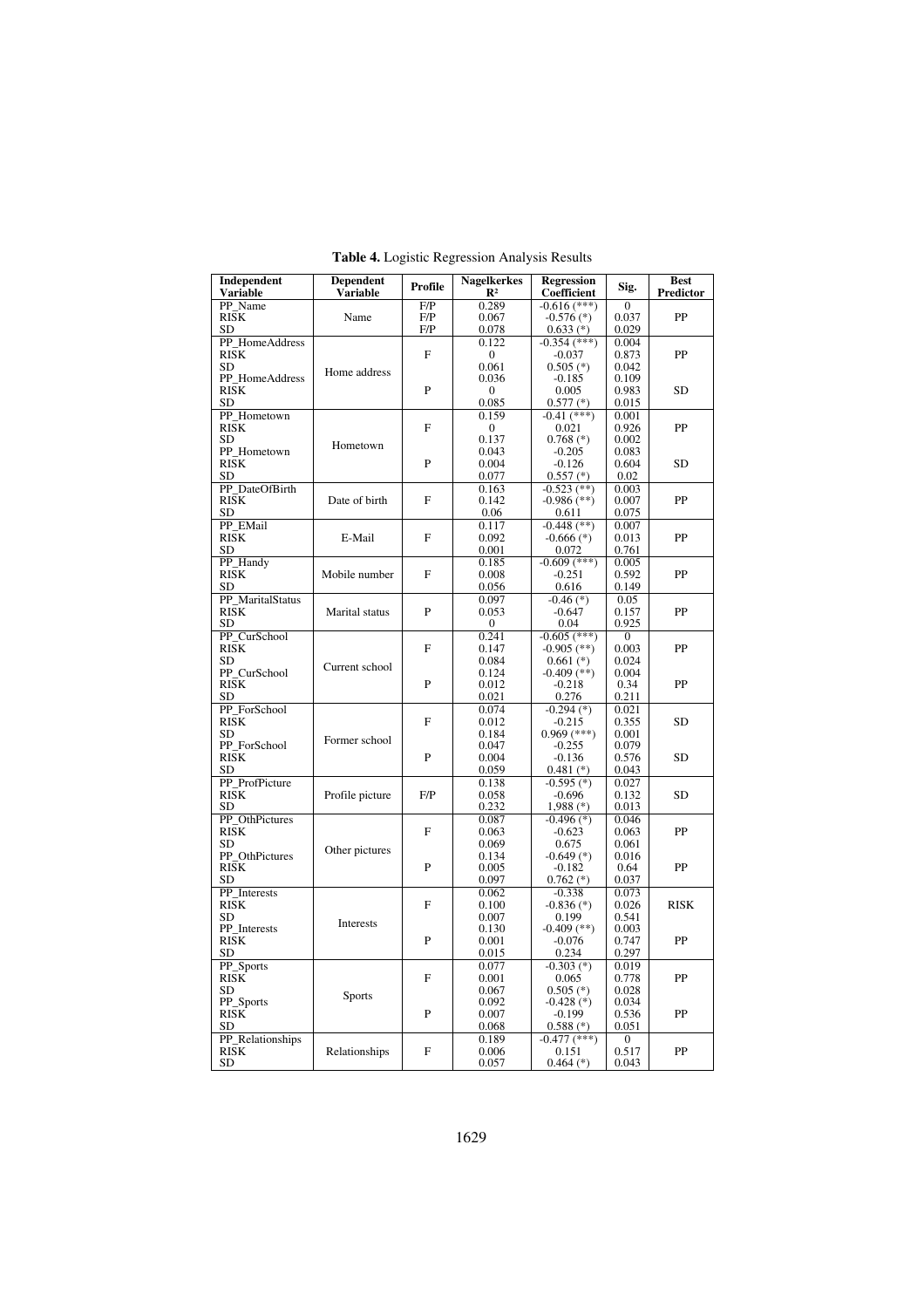### **6 Implications for Theory and Practice**

In this section, we compare the results from the structural model test to the results by Krasnova et al. (2010) and discuss our original results, which go beyond this piece of prior resarch. With regard to the interrelations between factors of the structural model, we found that neither the influence of trust in other members nor trust in the network operator showed a statistically significant influence on the users' risk perception. This phenomenon might be explained by the increasing understanding on the part users that the use of Facebook poses a privacy risk and that the platform operator makes money from the processing of personal information. The only factor that could be confirmed to exert a significant influence is perceived control. This might be attributed to the growing knowledge among users regarding the practical application of different privacy settings [5].

Similar to Krasnova et al. (2010), we were able to confirm significant positive influences of the ability to maintain relationships and enjoyment from Facebook usage on the intention to self-disclose. In contrast to this prior study, we also observed that the opportunity for self-presentation has a positive impact on self-disclosure, too. On the other hand, we could not confirm an influence of convenience, which had been identified by Krasnova et al. (2010) as a significant factor. Reasons for these different results might be that the ease of use of Facebook has become a standard among social network websites and that users' have become used to it. Moreover, the increasing awareness of the benefits of self-presentation might explain the impact of the users's interest in self-presentation on self-disclosure [5], [28]. Furthermore, we were able to confirm the relation between risk perception and self-disclosure. However, we extended the research model by an additional mediator variable, which reflects the users' preferences regarding the publication of private information. Our results indicate that privacy preferences are to a large extent shaped by the perceived risk and determine an individual's willingness to self-disclose. In contrast to that, the direct effect between perceived risk and self-disclosure did not turn out to be significant. In addition, we saw that our refined model shows a higher explanatory power with  $R^2 = 0.571$  for the self-disclosure variable compared to 0.472 in the study by Krasnova et al. (2010).

In order to test the predictive power of the dependent variables with regard to actual behavior, we conducted a logistic regression analysis for each of the personal information types, which are part of any Facebook profile. The results show that the predictive power of the general factors from prior research is low and particularly inferior to simple questions regarding an individual's privacy preferences. This finding reflects a problematic assumption made in many behaviorist studies, which assume that actual behavior is in virtually any case determined by behavioral intentions and may hence be excluded from the respective investigation. In contrast, our results highlight the need for collecting data on actual behavior as well, even though the costs for acquiring such data are usually much higher than conducting a survey alone.

From a practitioner's perspective, the study also allows for a number of implications. Empirical studies of self-disclosure behavior are important means for judging the relevance of social network design decisions. Our results confirm some of the factors identified by prior research. We have seen that self-presentation and enjoy-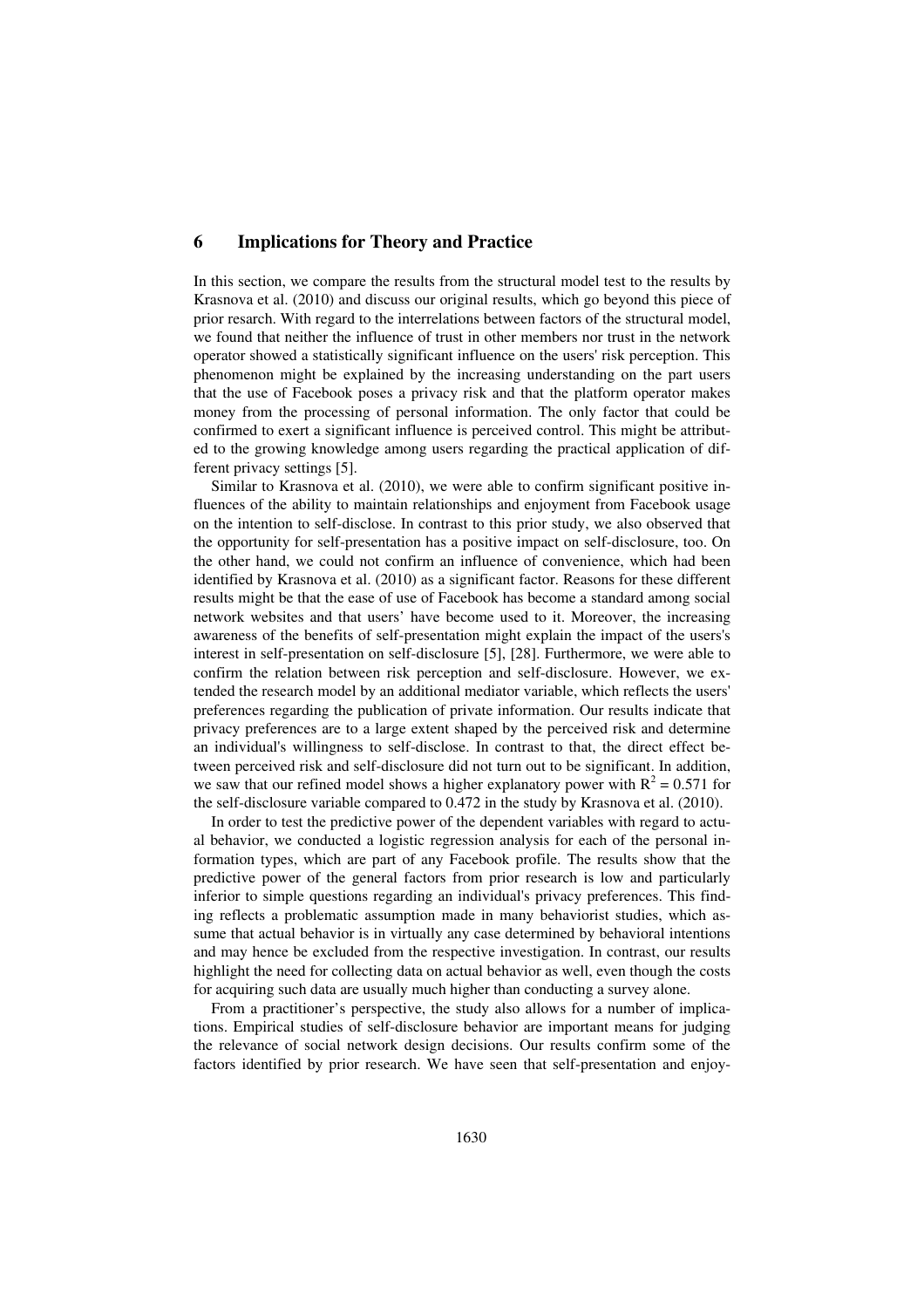ment are important influence factors, which must be supported by any social network platform. We have also seen that perceived control exerts a significant influence on the perception of privacy risks. Social network operators should implement mechanisms that allow for fine-grained control of information disclosure. However, we could also show that investigations of general intentions and attitudes are not sufficient for analyzing the future behavior of users and that more specific measurement instruments are needed in order to capture their real privacy preferences.

## **7 Summary and Outlook**

The purpose of the present study was to address a common weakness in many behaviorist studies considering human decision-making processes. Despite the fact that behavioral intentions are known to be strong predicitors of actual behavior, researchers should not take this relation for granted and include data on their respondents' behavior in their analysis. We considered the specific example of self-disclosure on social networks, which has been the subject of a substantial number of prior studies. Based on our review of the literature, we found that the majority of existing studies relied only on survey data, whereas actual self-disclosure was usually ignored.

In order to fill this gap in the literature and to evaluate the predictive power of existing models, we extended and tested the research model by Krasnova et al. (2010), which showed high explanatory power with regard to the self-disclosure variable. We complemented the data set collected via a survey among 100 Facebook users by data on the same individuals' personal profiles on the social network. We evaluated the predictive power of the self-disclosure variable and compared it to a set of simple questions related to the respondents' privacy preferences. The results show that the factor measuring behavioral intentions is a rather weak predictor for actual behavior. This result could be interpreted as a sign of the so-called 'Privacy Paradox' phenomenon. However, our results also show the stated privacy preferences allow for much better predictions of the same data. This leads us to the conclusion that the Privacy Paradox may to some extent be attributed to a measurement issue in contrast to a more fundamental flaw in our theoretical understanding of self-disclosure.

Limitations of the study could be seen in the relatively small data sample, which we nevertheless consider sufficient for an analysis using PLS and logistic regression. Second, it should be noted that the respondents' survey answers and profiles might have been influenced by their participation in the study. The latter is a common issue with any study that depends on respondents who are aware of being observed. Further research will be necessary in two regards. On the one hand, researchers should strive to confirm our results using different and larger data samples. On the other hand, further research will be necessary in order to develop refined models and measurement scales to improve the explanatory and predictive power, for example, by introducing constructs such as 'social norm' [22], [37] into the respective models.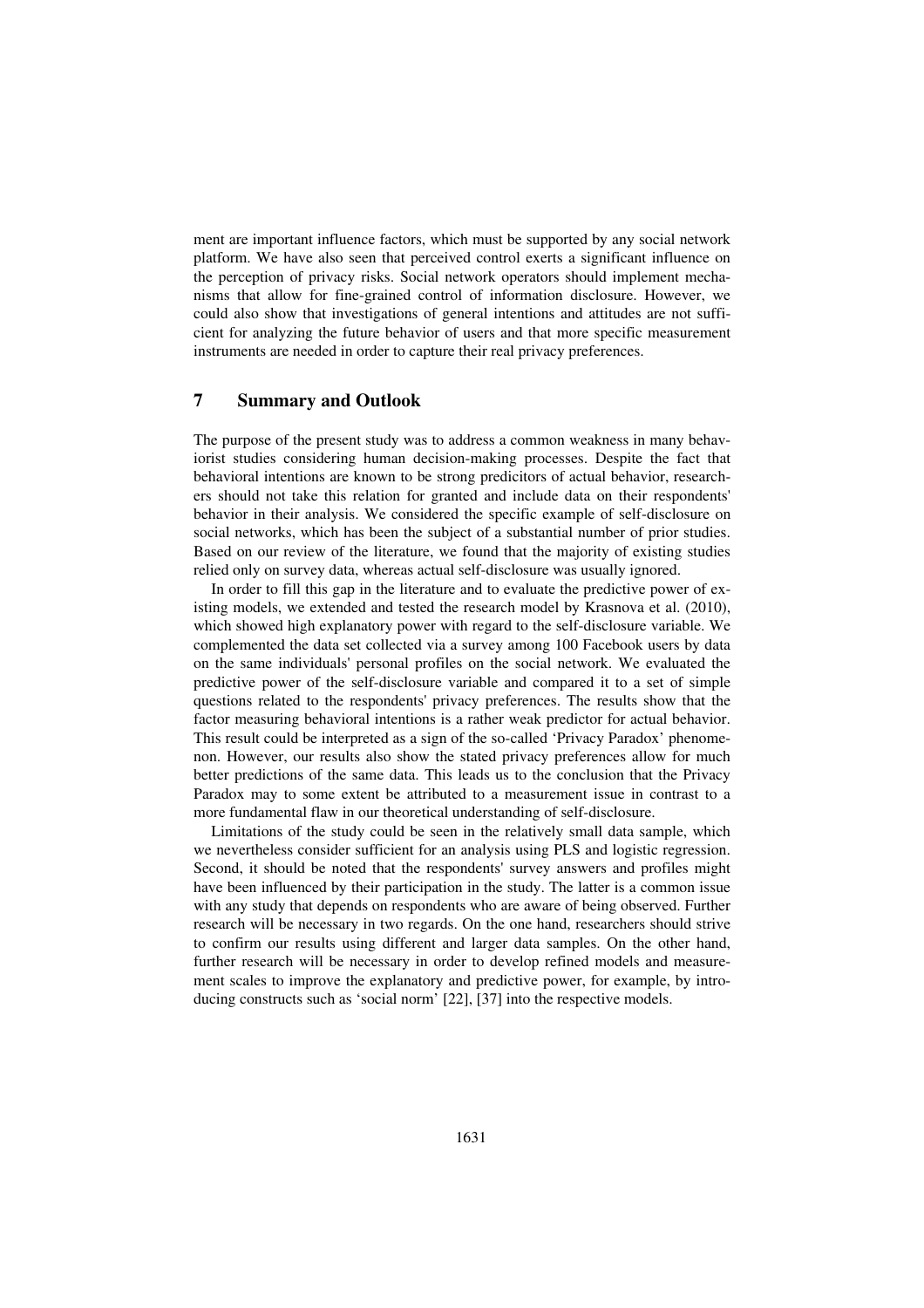#### **References**

- 1. Acquisti, A., Gross, R.: Imagined Communities: Awareness, Information Sharing, and Privacy on the Facebook. In: Proceedings from Privacy Enhancing Technologies Workshop. Cambridge, UK (2006)
- 2. Barker, C., Pistrang, N., Elliott, R.: Reserach methods in clinical and counseling psychology. John Wiley, Chichester (1994)
- 3. Berendt, B., Günther, O., Spiekermann, S.: Privacy in E-Commerce: Stated Preferences vs. Actual Behavior. Communication of the ACM 48 (3), 101-106 (2005)
- 4. Bonneau, J., Anderson, J., Danezis, G.: Prying Data Out of a Social Network. In: Proceedings of the International Conference on Advances in Social Network Analysis and Mining, pp. 249-254, Washington, DC, USA (2009)
- 5. Boyd, D.: Facebook's Privacy Trainwreck: Exposure, Invasion, and Social Convergence. The International Journal of Research into New Media Technologies, (14) 1, 13-20 (2008)
- 6. Chin, W.W., Marcolin, B.L., Newsted, P.R.: A Partial Least Squares Latent Variable Modeling Approach for Measuring Interaction Effects: Results from a Monte Carlo Simulation Study and an Electronic–Mail Emotion/Adoption Study. Information Systems Research 14 (2), 189-217 (2003)
- 7. Chin, W.W., Newsted, P.: Structural Equation Modeling Analysis with small Samples using PLS. In: Hoyle, R.H.: Statistical Methods for small sample research. Sage Publications, Thousand Oaks et al. (1999)
- 8. Chin, W.W.: Issues and Opinion on Structural Equation Modeling. MIS Quarterly 22 (1), vii-xvi (1998)
- 9. Chin, W.W.: The partial least squares approach to structural equation modeling. In: Marcoulides, G.A. (eds.): Modern methods for business research. Lawrence Erlbaum, Mahwah (1998)
- 10. Christofides, E., Muise, A., Desmarais, S.: Information Disclosure and Control on Facebook: Are They Two Sides of the Same Coin or Two Different Processes? Cyberpsychology & Behavior 12 (3), 341-345 (2009)
- 11. Debatin, B., Lovejoy, J., Horn, A., Hughes, B.N.: Facebook and Online Privacy: Attitudes, Behaviors, and Unintended Consequences. Journal of Computer-Mediated Communication 15 (1), 83-108 (2009)
- 12. Dinev, T., Hart, P.: An Extended Privacy Calculus Model for E-Commerce Transactions. Information Systems Research 17 (1), 61-80 (2006)
- 13. Dwyer, C., Hiltz, S.R., Passerini, K.: Trust and privacy concern within social networking sites: A comparison of Facebook and MySpace. In: Proceedings of the Thirteenth Americas Conference on Information Systems, Keystone (CO), Paper 339 (2007)
- 14. Facebook, http://www.facebook.com
- 15. Farber, A.: Facebook's Zuckerberg calls online openness the 'social norm.' New Media Age, 1/14/2010, 05 (2010)
- 16. Felt, A., Evans, D.: Privacy Protection for Social Networking Platforms. In: Proceedings of W2SP 2008: Web 2.0 Security and Privacy, pp 1-8, Oakland (CA) (2008)
- 17. Fornell, C., Larcker, D.F.: Evaluating Structural Equation Models with unobservable variables and measurment error. Journal of Marketing Research 18 (2), 39-50 (1981)
- 18. Fung, B.C.M., Wang, K., Chen, R., Yu, P.S.: Privacy-preserving data publishing: A survey of recent developments. ACM Computing Surveys (CSUR) 42 (4), Article 14 (2010)
- 19. Geisser, S.: A Predictive Approach to the Random Effects Model. Biometrica 61, 101-107 (1974)